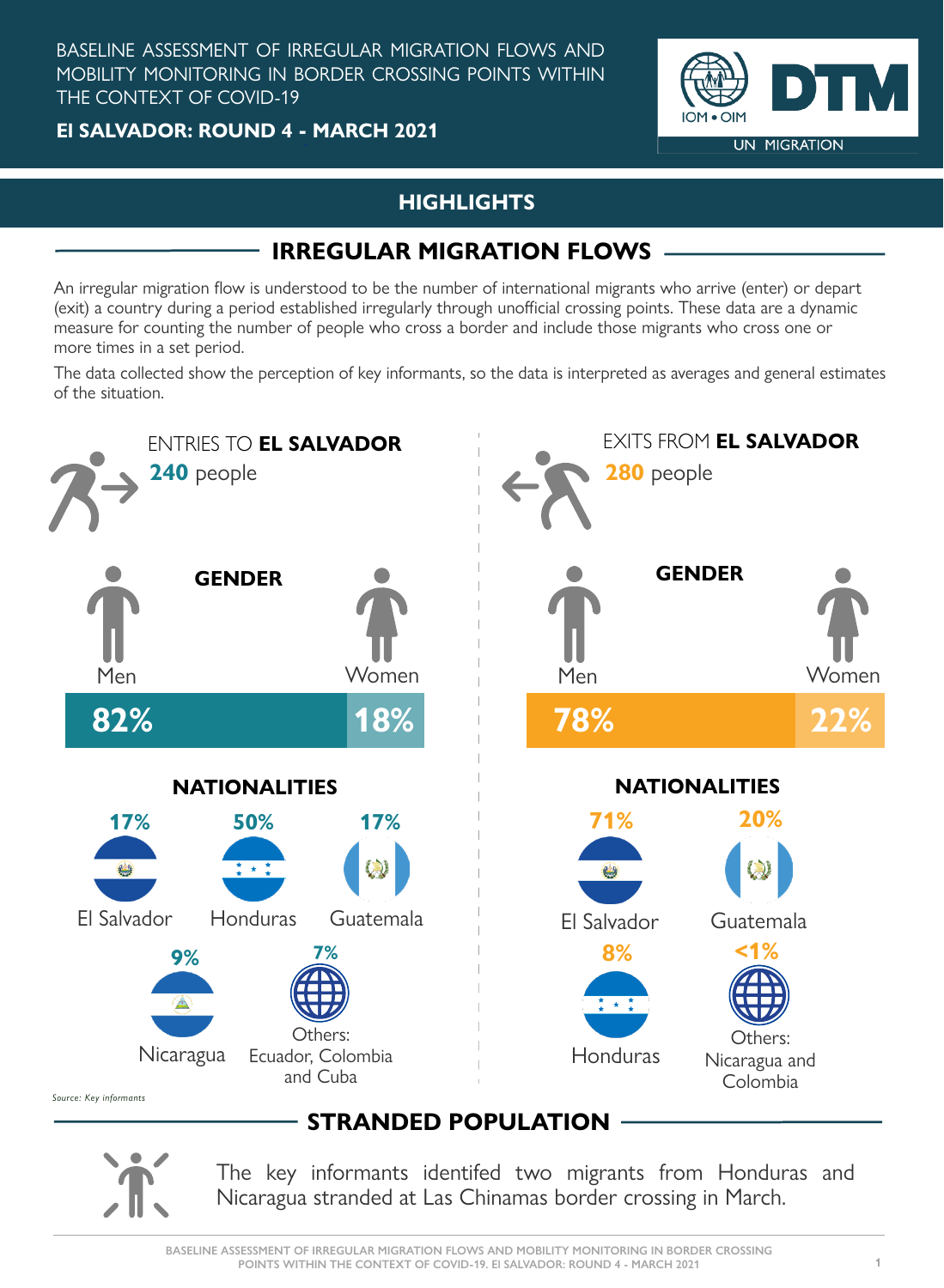The DTM (Displacement Tracking Matrix), through the sub-components flow monitoring and mobility tracking, is a methodology whose purpose is to quantify and analyse trends in migration flows and the presence of migrants in specific localities during a specific period. Data were collected through interviews conducted remotely with strategically selected key informants. Information provided by the General Directorate of Migration and Foreigners (DGME), the National Civil Police (PNC), and the International Health Office (OSI) was used for each border crossing location. For the El Amatillo Border Crossing, information was also obtained from the Municipality of Pasaquina. The interviews were held in April 2021.

The data gathered are the result of systematic records of field observations or migratory control operations, or reflect the perception of the key informants consulted. In both cases, the estimates may be biased due to the difficulty of estimating irregular migration flows not recorded by the authorities. In addition, significant discrepancies exist between the population flows estimated by the different key informants, in both quantitative and qualitative terms, and the information available does not allow the quality of same to be determined. Therefore, the results presented in this Report are general approximations of the situation.



Basemap source: ESRI and UN World Map This map is for illustration purposes only. The boundaries and names shown and the designations used on this map do not imply official endorsement or acceptance by the International Organization for Migration.

## **Sources:** 17 Key Informants Interviewed

### **METHODOLOGY**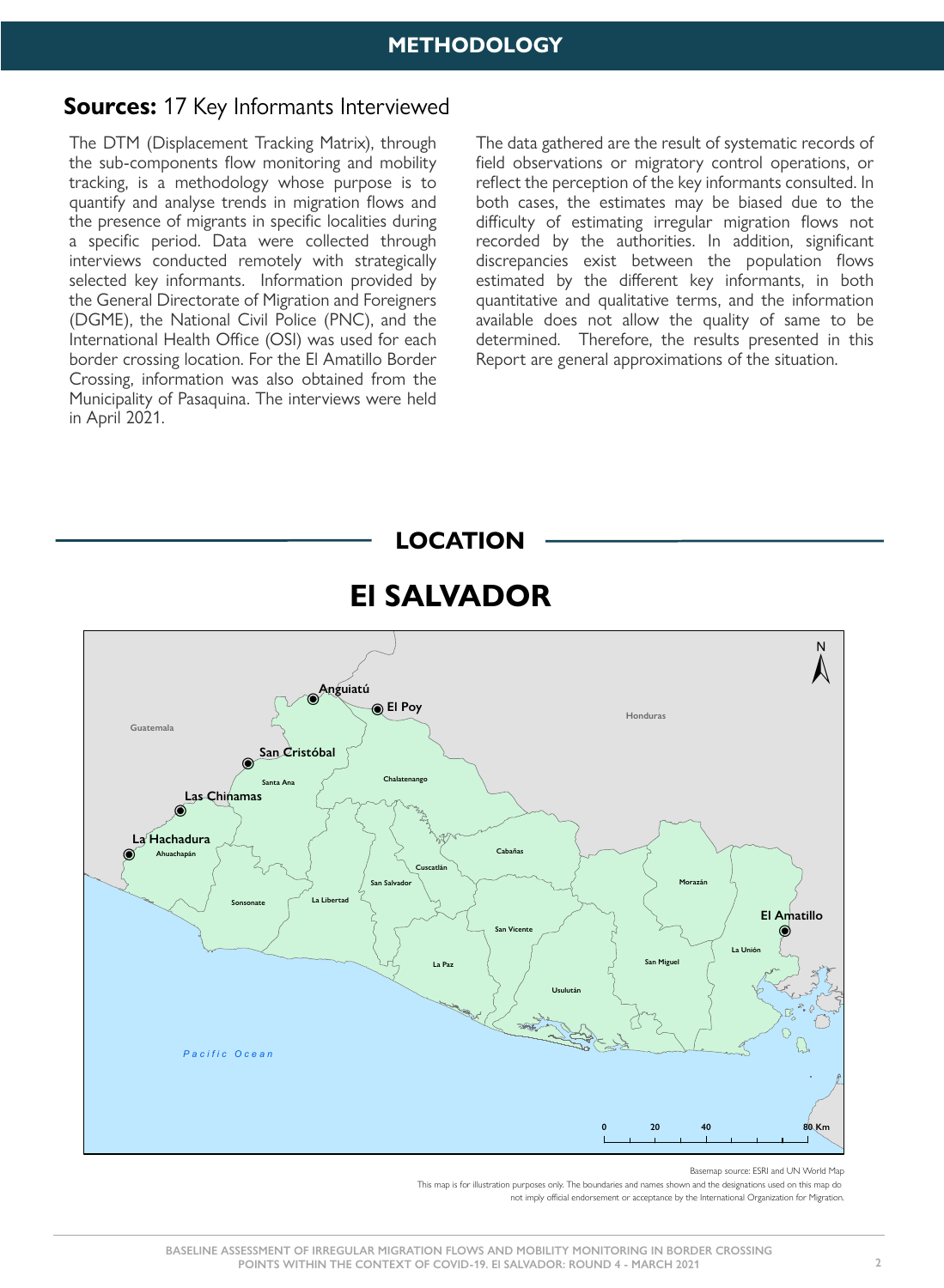In March 2021 the Legislative Assembly passed the Special Act against Smuggling of Persons, which establishes the rights of nationals or foreigners who have been victims of smuggling, including the right: to receive protection in accordance with the Special Victim and Witness Protection Act; to receive assistance from diplomatic and consular representatives; and to return to their country of origin or residence in a timely manner. During the same month, however, President Nayib Bukele stated via Twitter that he would veto the Special Act against Smuggling of Persons, as he deemed it to be a tool to criminalize migration.



In order to enter El Salvador, travelers must present proof of COVID-19 vaccination (either single- or double-dose, depending on the vaccine). Persons who have not been vaccinated must present a PCR, NAAT, or LAMP Test with negative results.



It was determined that the greatest incidence of irregular migration occurs during the evening and pre-dawn hours, times when people perceive less border monitoring. The key informants identified 82 cases of migrant smuggling between December and March, while one case was identified at El Amatillo location by way of secondary monitoring. The border crossing locations with the highest incidences of migrant smuggling were: La Hachadura, with 28 cases; Chinamas, with 20 cases; and San Cristóbal, with 19 cases.

### **SITUATIONAL CONTEXT**



*Street sales of face masks. Northern Central American countries (Guatemala, Honduras and El Salvador) © IOM 2020*

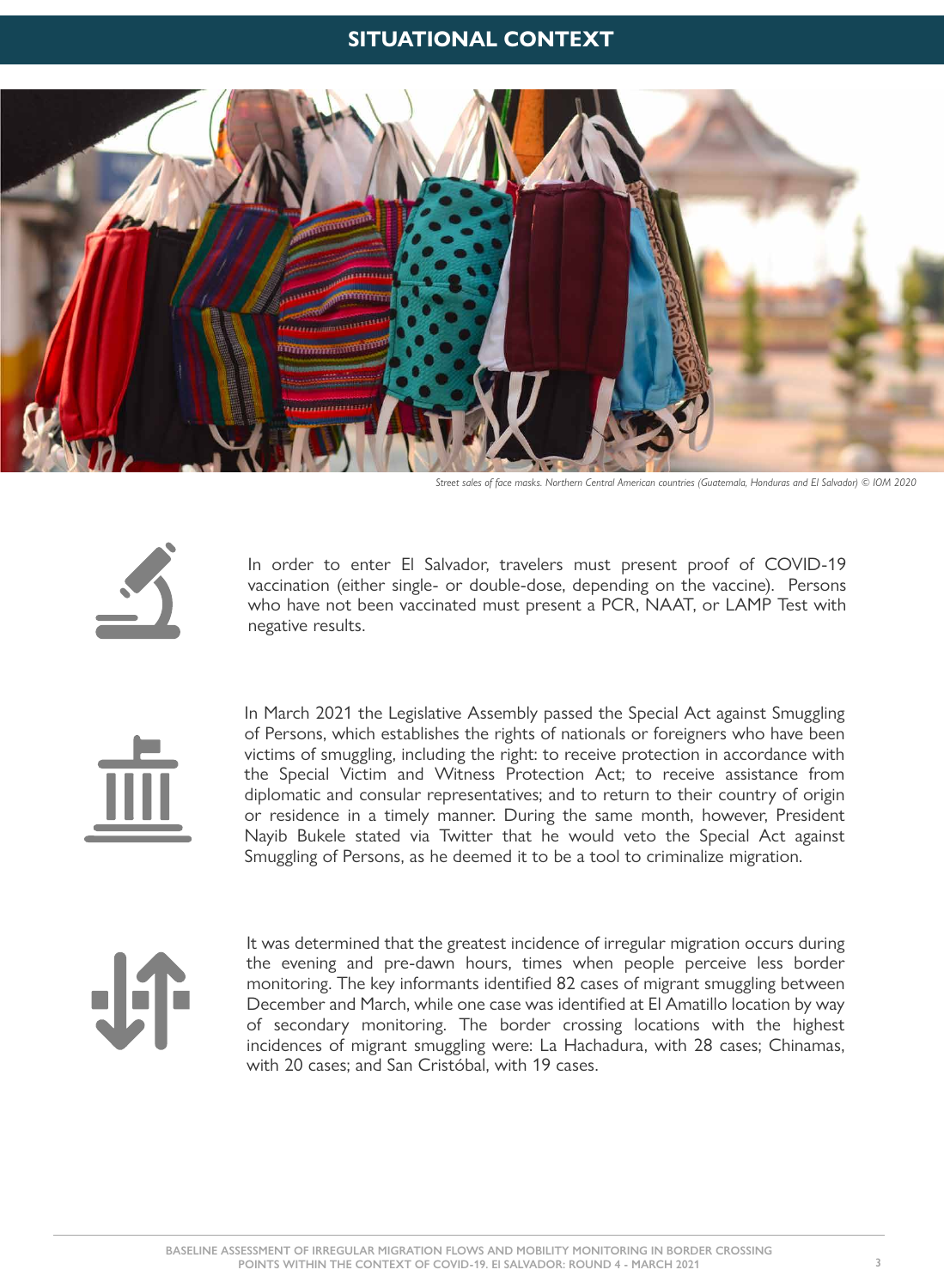**BASELINE ASSESSMENT OF IRREGULAR MIGRATION FLOWS AND MOBILITY MONITORING IN BORDER CROSSING POINTS WITHIN THE CONTEXT OF COVID-19. El SALVADOR: ROUND 4 - MARCH 2021 4**

With respect to persons in vulnerable conditions, the limitations of the field personnel for identifying differentiated profiles persist, which results in quantitative approximations according to the capacities of each key informant.

Underage persons represent the category with the greatest number of persons identified as being in vulnerable condition, with 16 persons. Underage persons represent at least 7% of the migration flow.

82 percent of the persons entering were men, with the proportion remaining similar at the various border crossings.

#### **Monthly approximation of persons entering irregularly , by Gender and Border Crossing (marzo 2021)**



Average Number of Persons Identified

Source: Key informants.

With respect to the incoming migration flow, the data provided by the key informants show that, during March, El Amatillo was the main crossing point of entry with 125 entries. Between 15 and 30 persons entered through each of the other five border crossing locations.

Source: Key informants.



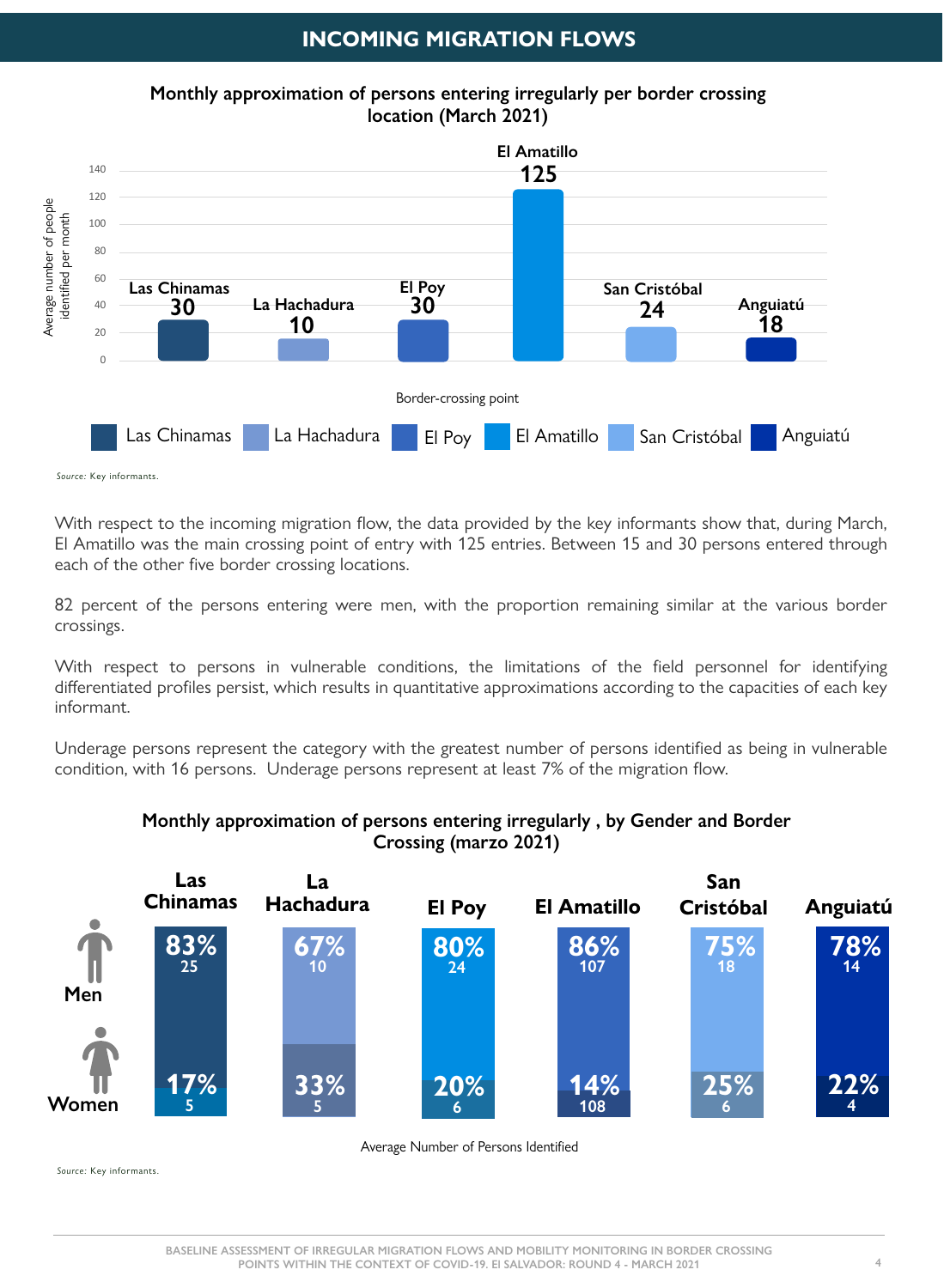Most of the Hondurans entered through El Amatillo crossing, with El Poy also being used. The Guatemalan nationals mainly enter through Las Chinamas, and to a lesser extent through San Cristóbal and Anguiatú.

Source: Key informants.

50 percent of the persons comprising the incoming flow in March were Hondurans. The other three nationalities most represented among the incoming flow were Salvadoran, Honduran, and Guatemalan.

## **INCOMING MIGRATION FLOWS**

**Monthly approximation of persons entering irregularly by Nationality and Border Crossing (March 2021)**

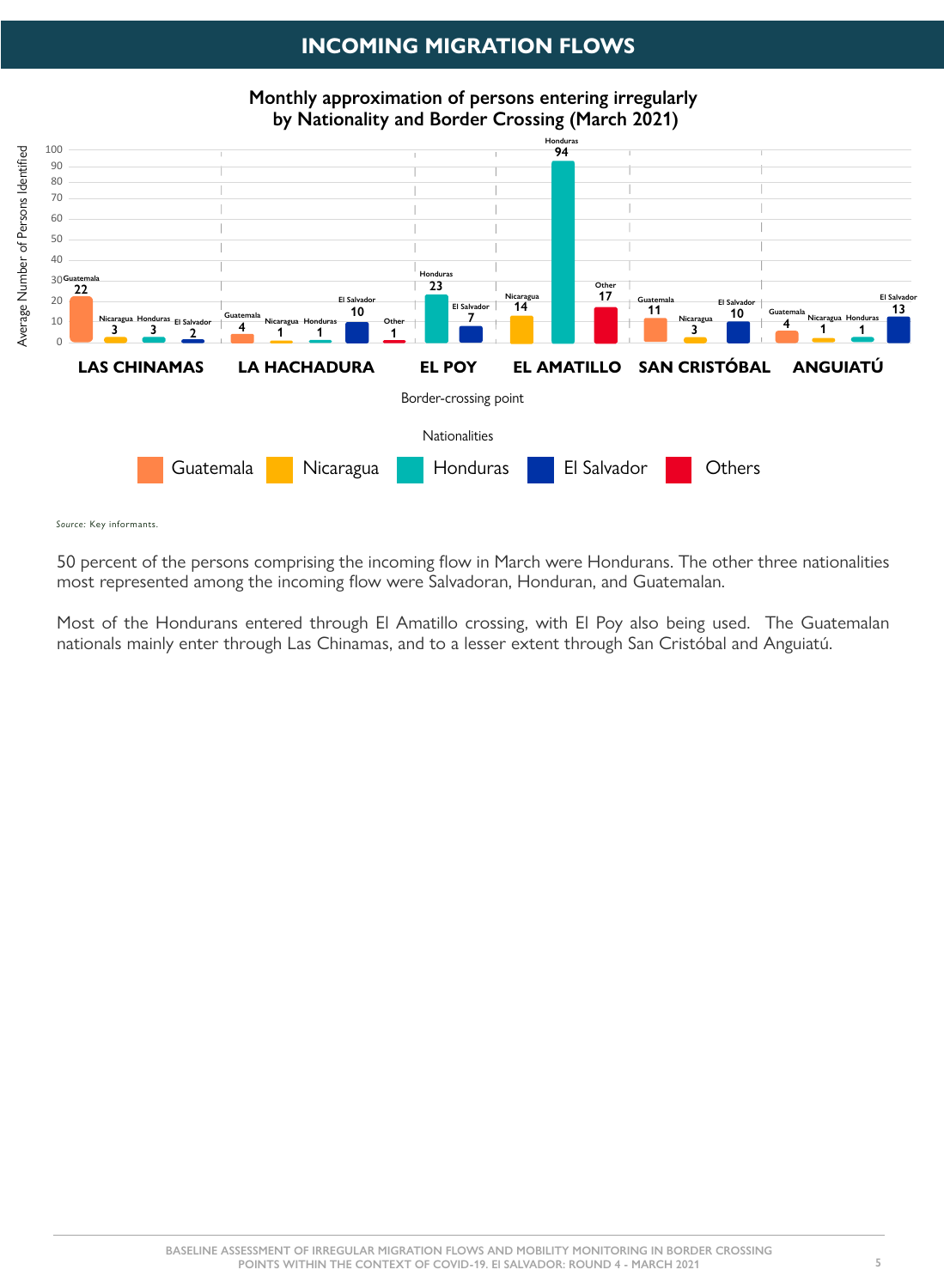The data provided by the key informants for the different border crossings indicate flows of 30 to 60 persons per month at each crossing, with the highest numbers of persons leaving seen at the San Cristóbal and Aguiatú crossings.

Regarding the composition of the migratory flow by gender, 78 percent of the persons exiting El Salvador were men, with a similar proportion seen at all the border crossing locations.

With respect to persons in vulnerable conditions, the limitations of the field personnel for identifying differentiated profiles persist, which results in quantitative approximations according to the capacities of each key informant.

Underage persons represent the category with the greatest number of persons identified as being in vulnerable condition, with 46 persons. Underage persons represent at least 16 percent of the migration flow.

#### **Monthly approximation of persons leaving irregularly, by Gender and Border Crossing (March 2021)**



Average Number of Persons Identified

Source: Key informants.

Source: Key informants and Secondary Sources Consulted.



## **OUTGOING MIGRATION FLOWS**

**Monthly approximation of persons leaving irregularly per border crossing location (March 2021)**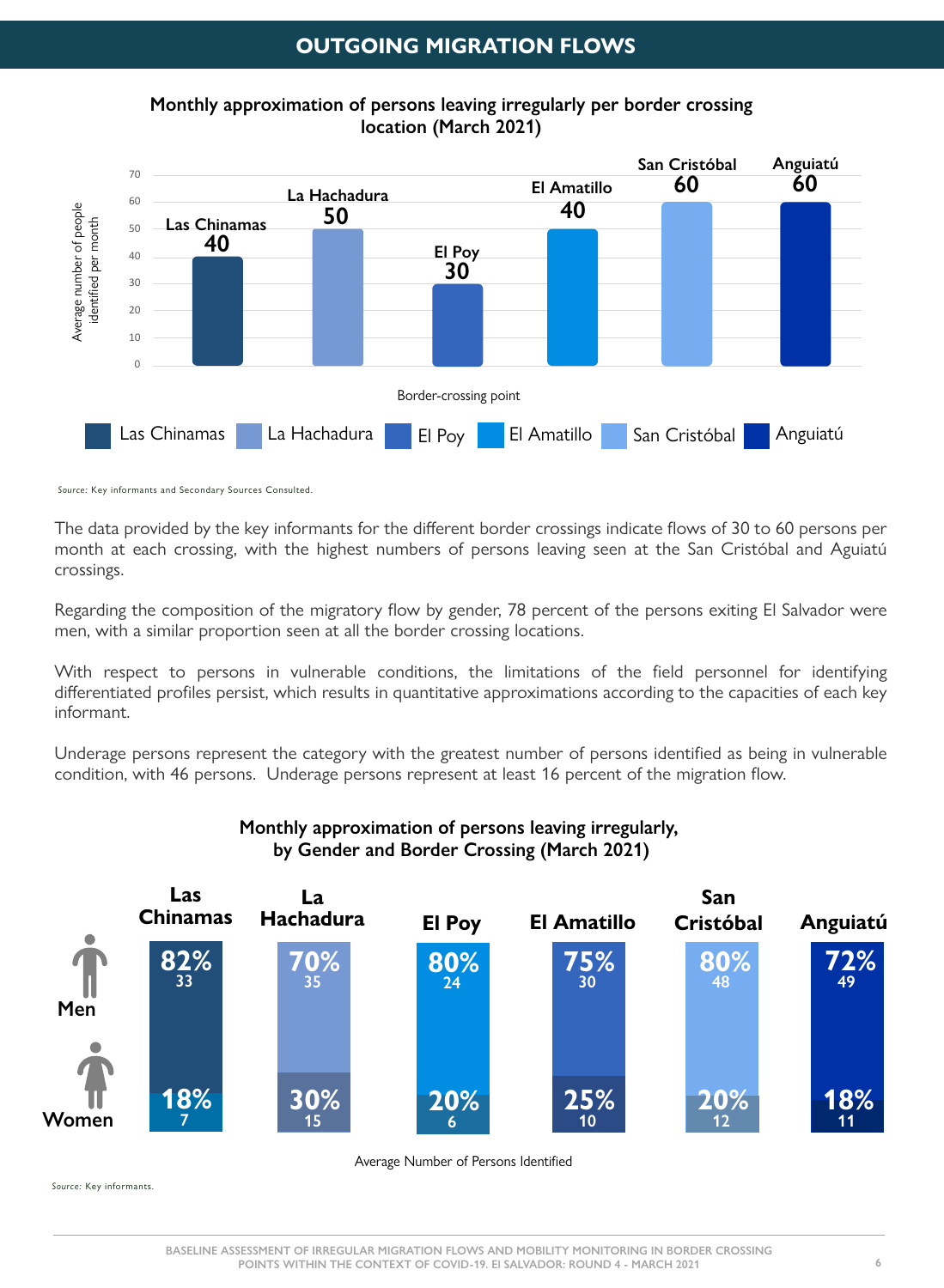71 percent of the persons exiting El Salvador irregularly are Salvadoran nationals. These migrants use all six border crossings, with San Cristóbal and La Hachadura showing the largest flows. At Anguiatú and, to a lesser extent, San Cristóbal, the key informants identified outbound Guatemalan nationalities. Most of the Honduran nationals leaving El Salvador cross the border at El Poy.

**Monthly approximation of persons leaving irregularly by Nationality and Border Crossing (March 2021)**



Source: Key informants and Secondary Sources Consulted.

## **OUTGOING MIGRATION FLOWS**